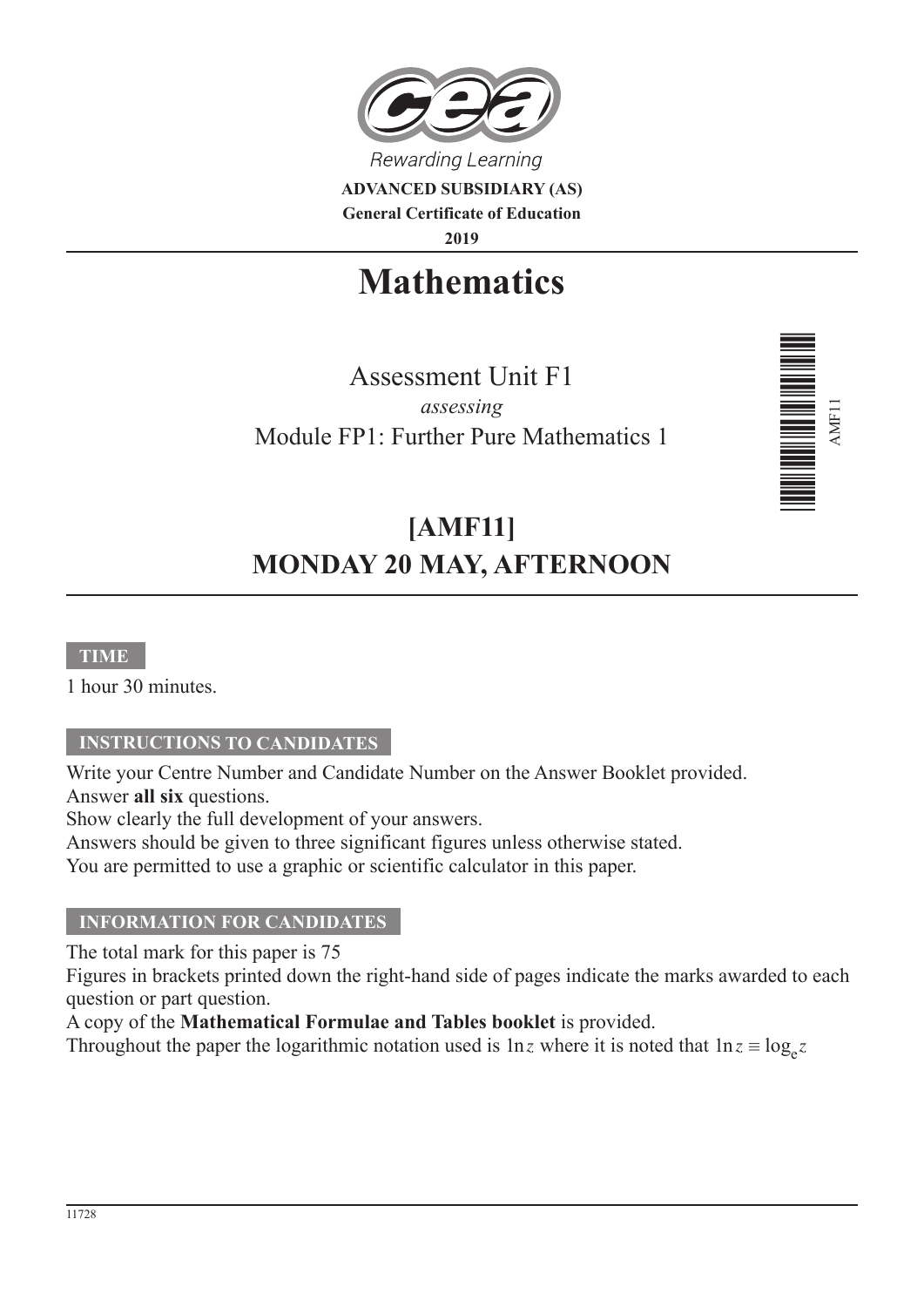**Answer all six questions.**

**Show clearly the full development of your answers.**

**Answers should be given to three significant figures unless otherwise stated.**

1 Let 
$$
\mathbf{A} = \begin{pmatrix} 3 & -1 \\ 2 & 1 \end{pmatrix}
$$
 and  $\mathbf{I} = \begin{pmatrix} 1 & 0 \\ 0 & 1 \end{pmatrix}$ 

(i) Verify that 
$$
A^2 = 4A - 5I
$$
 [4]

- **(ii)** Hence, or otherwise, express the matrix  $A^4$  in the form  $\alpha A + \beta I$ , where  $\alpha$ ,  $\beta$  are integers. [4]
- **2** The equations of two circles  $C_1$  and  $C_2$  are

C<sub>1</sub> 
$$
x^2 + y^2 - 10y + 16 = 0
$$
  
C<sub>2</sub>  $x^2 + y^2 - 6x - 16 = 0$ 

Find the exact coordinates of the points of intersection of  $C_1$  and  $C_2$  [8]

**3 (i)** Find the 2 × 2 matrix **M** which represents a reflection in the line  $y = -\sqrt{3} x$  [3]

The transformation represented by the 2  $\times$  2 matrix **N** =  $\begin{pmatrix} 3 \\ b \end{pmatrix}$  $\binom{a}{4}$  maps the points  $(2, a)$  and  $(5, b + 2)$  onto  $(7, 0)$  and  $(15, -10)$  respectively.

**(ii)** Find the values of *a* and *b*. [6]

The matrix **S** represents the combined effect of the transformation represented by **M** followed by the transformation represented by **N**

**(iii)** Find the matrix **S** [3]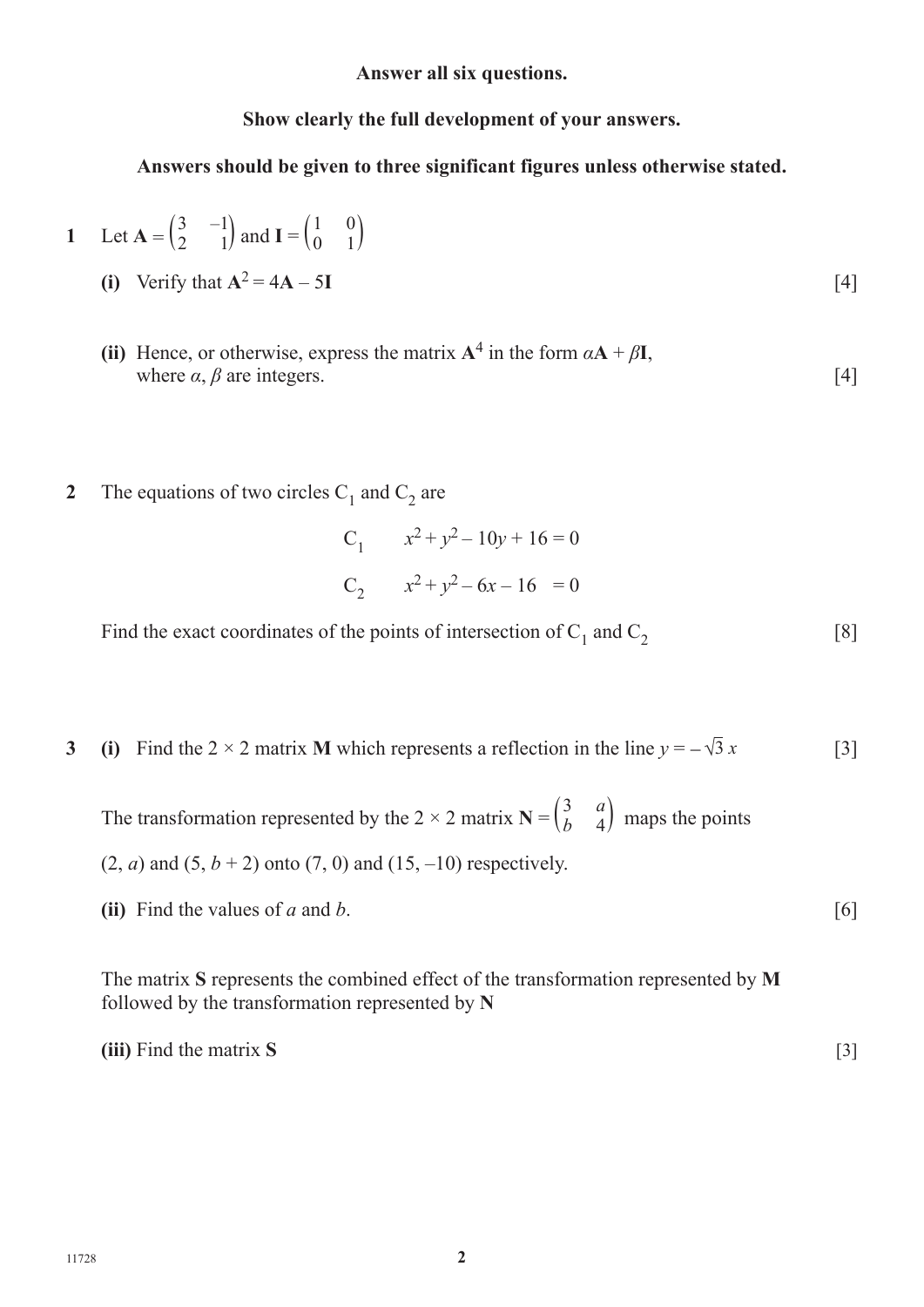**4** The matrix  $P = \begin{pmatrix} 3 \\ -4 \\ 2 \end{pmatrix}$ 2 −4 −1 6 2 6  $-2$ )

- **(i)** Show that 3 is an eigenvalue of **P** and find the other two eigenvalues. [6]
- **(ii)** Find an eigenvector corresponding to the eigenvalue 3 [5]

(iii) Verify that 
$$
\begin{pmatrix} 1 \\ 2 \\ -2 \end{pmatrix}
$$
 and  $\begin{pmatrix} -2 \\ 2 \\ 1 \end{pmatrix}$  are eigenvectors of **P** [3]

**(iv)** If **U** is a  $3 \times 3$  matrix such that

$$
\mathbf{U}^{-1}\,\mathbf{P}\,\mathbf{U}\,=\,\mathbf{D}
$$

write down a possible diagonal matrix **D** [1]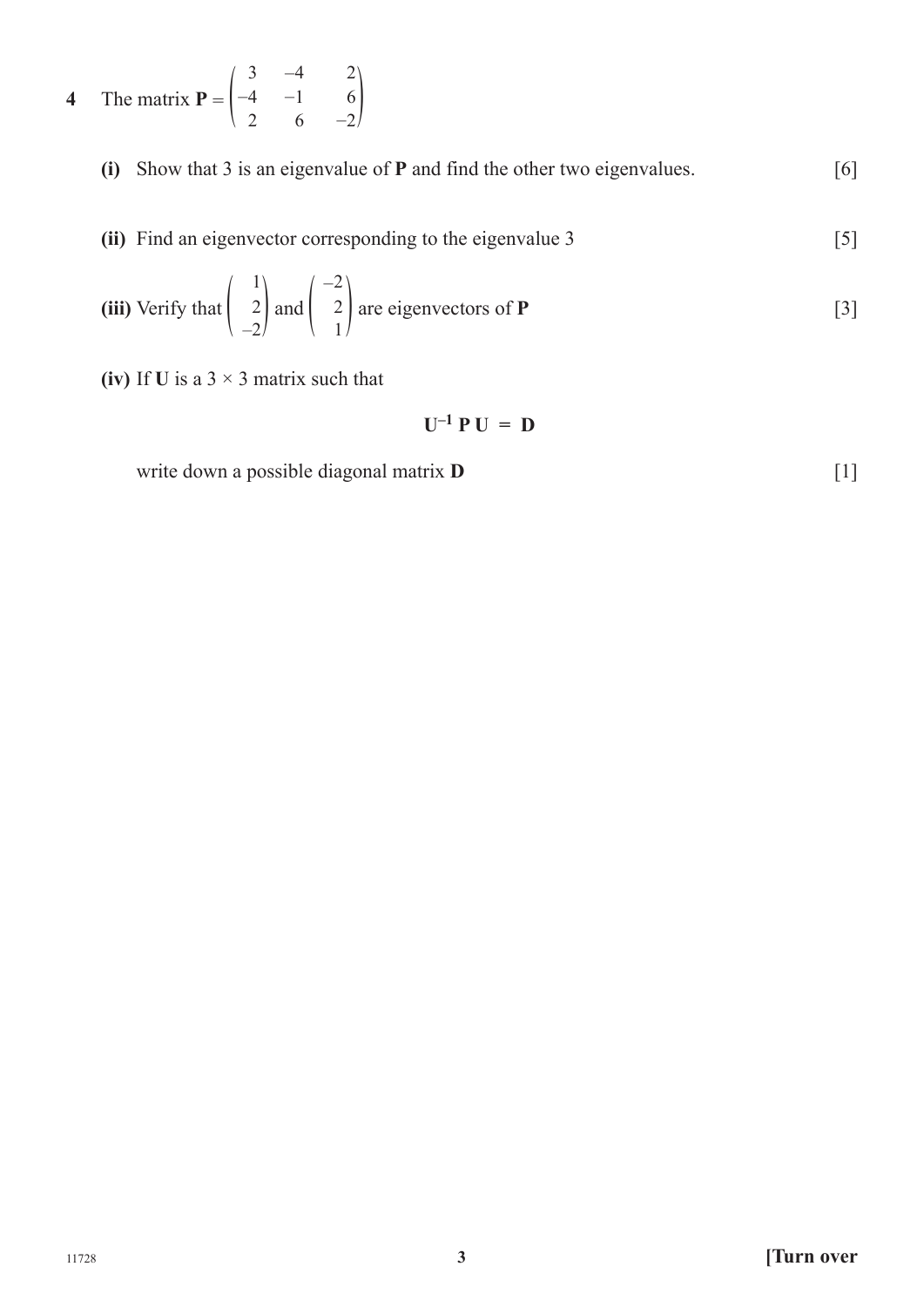**5 (a)** The group G consists of the elements {*e*, *a*, *r*, *ar*} under multiplication. *e* is the identity

- $a^2 = r^2 = e$  $ar = ra$
- (i) Show that  $rar = a$  [2]
- **(ii)** Draw up the multiplication table for group G [2]

The multiplication table for group H is shown below.

|  | $\times$   e p q                                                                       | $\boldsymbol{S}$ |
|--|----------------------------------------------------------------------------------------|------------------|
|  | $\begin{array}{c cccc} e&e&p&q\ s\\ p&p&q\ s&e\\ q&q\ s&e&p\\ s&s&e&p&q\\ \end{array}$ |                  |
|  |                                                                                        |                  |
|  |                                                                                        |                  |
|  |                                                                                        |                  |

**(iii)** Explain why the groups G and H are not isomorphic.  $[1]$ 

**(b)** A binary operation  $*$  is defined on the set of all ordered pairs  $(x, y)$  by

$$
(a, b) * (c, d) = (ac + a + c, bd)
$$

where *x*, *y* are real numbers such that  $x \ne -1$  and  $y \ne 0$ 

- **(i)** Show that \* is commutative. [2]
- **(ii)** Find the identity element, clearly showing all working. [4]
- **(iii)** Find the inverse of  $(a, b)$ . [4]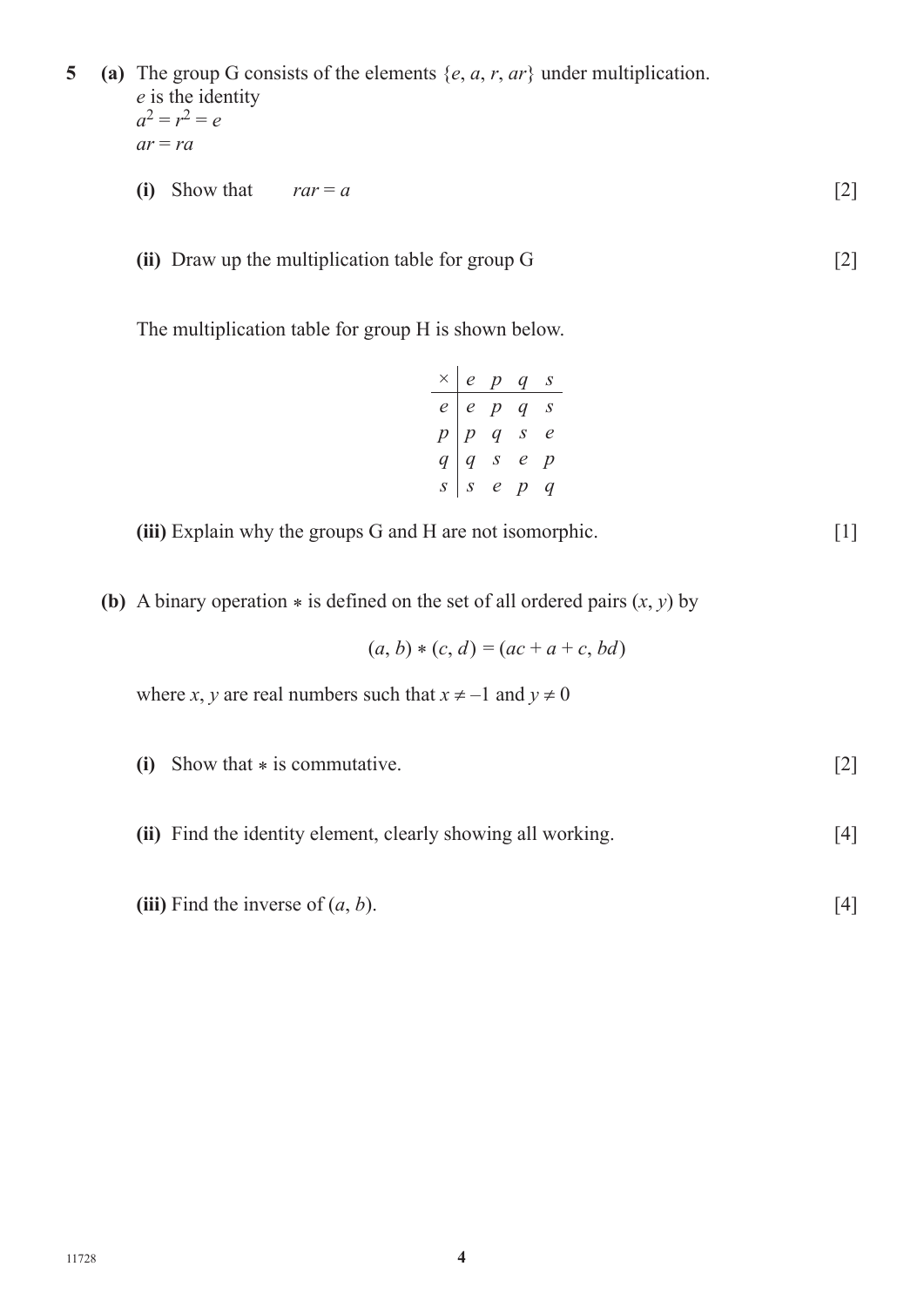**6 (a)** On a clearly labelled Argand diagram, sketch the locus of those points *w* which satisfy

$$
1 < |w - (2 + 4i)| < 4 \tag{4}
$$

**(b) (i)** Given that

$$
(p+qi)^2 = -80 + 18i
$$

 where *p* and *q* are real numbers, find the values of  $p$  and corresponding values of  $q$ . [8]

 **(ii)** Hence solve the quadratic equation

$$
z^{2} + (-1 + 5i)z + 7(2 - i) = 0
$$
\n[5]

## **THIS IS THE END OF THE QUESTION PAPER**